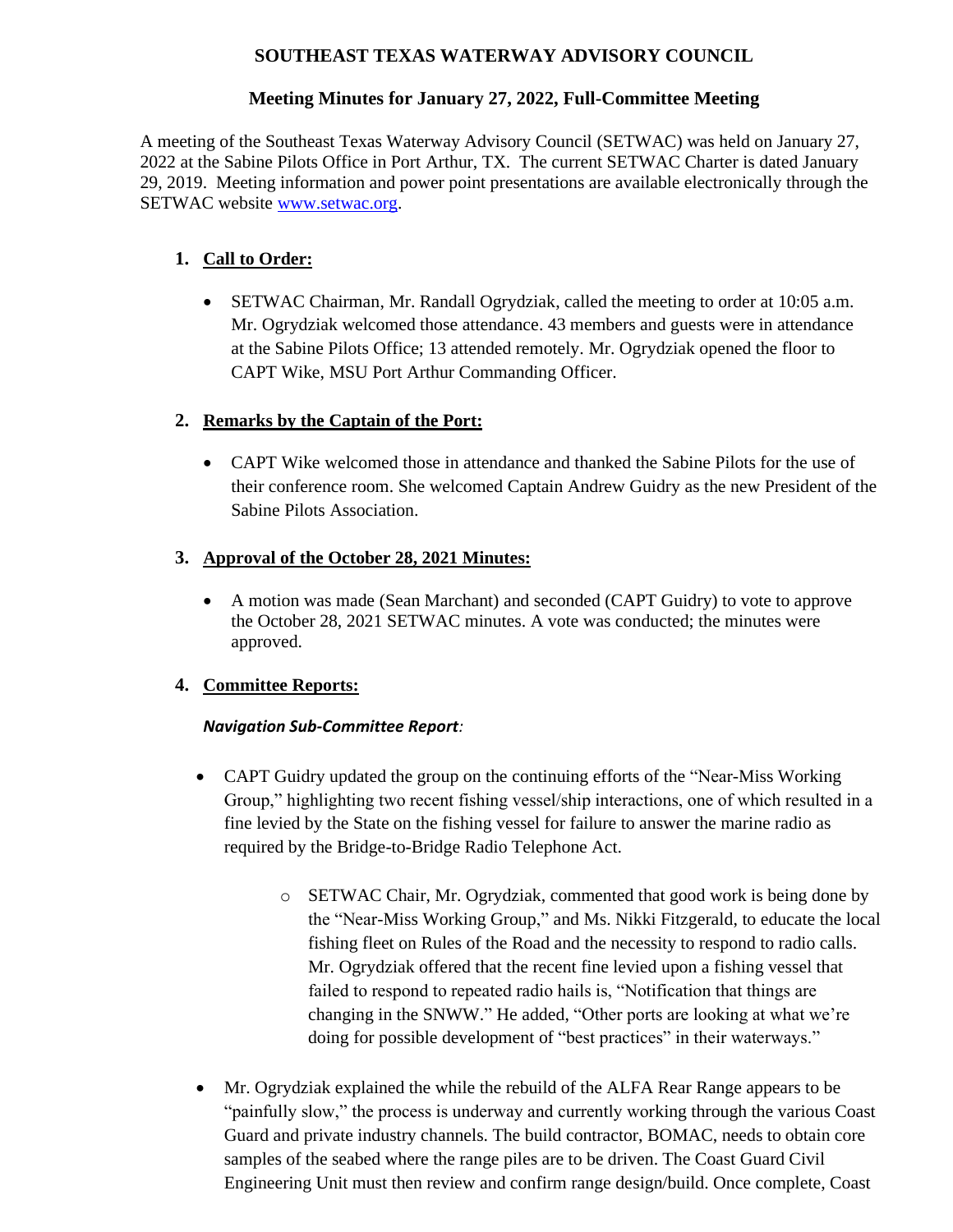Guard District EIGHT will work with the Port of Beaumont for the "gifting" of the Range back to the Coast Guard.

#### *Education, Research & Workforce Development Sub-committee Report:*

• Mr. Erik Stromberg, Lamar University, was unable to attend the SETWAC meeting. His slides covering CAPM-Sponsored Research and Workforce Development are available on the SETWAC website.

#### *Port Welfare Public Ad-Hoc:*

- Fr. Sinclair Oubre, introduced CAPT James Chatlosh as the new head of the Maritime Training Program at LSC-Orange. He added that Sabine Pilot CAPT Tyler Crawford has been assisting with the program. Fr. Oubre also brought attention to the 80<sup>th</sup> anniversary of "Operation Drumbeat" and the sinking of the SS Francis E. Powell by German U-Boat 130.
- Fr. Oubre informed the group of a meeting of the Ad-Hoc "Seafarer Access Committee" on January 20, 2022 during which Mr. Bryan Markland, SETWAC Co-Chair, discussed Seafarer Access rules with area FSO's. Mr. Markland championed the "best practice" of creating a list of Pilots and Seafarer Center Labor Representatives that will be regularly updated and sent to area FSO's to ease access problems at area facilities (Slides on SETWAC website).
- Mr. Doreen Badeaux spoke to continuing progress with mariner vaccinations. To date, 2,400 vaccinations have been administered. Vaccinations continue to be administered using local National Guard members and the City Health Department.

#### *Commercial Fisheries Report:*

- Ms. Nikki Fitzgerald, Texas A&M AgriLife, spoke to the Alaskan Marine Safety Education Association Drill Conductor Class. Turnout exceeded expectation such that a 1-day course was expanded to a 5-day course offering training to more than 30 fisherman. She said 8 out-of-area fisherman attended, with the balance coming from the Port Arthur.
- Ms. Fitzgerald held a meeting of the Port Arthur Shrimper's Association on January 22, 2022 with a turnout of 50 fisherman in-person and 6 remote attendees. During the meeting, CAPT Guidry discussed navigation and communication requirements.
- Ms. Fitzgerald informed the group that each of the two fishing vessels involved in the most recent incidents with transiting ships were in attendance. During discussions, it was discovered that the fishing vessel involved in the most recent incident was carrying only one radio. This created confusion because they were being hailed and/or talking on multiple channels. As such, fisherman are being notified that they should carry two VHF radios so that they always remain on Channel 13 (Bridge-to-Bridge).

#### *Waterway Maintenance and Improvement Sub-committee:*

• Mr. Larry Fountain, SNND, gave an update on the SNWW Deeping Project: Contract #1 (Turning Basin 1) is complete. Contract #2A (USACE), for offshore dredging inbound,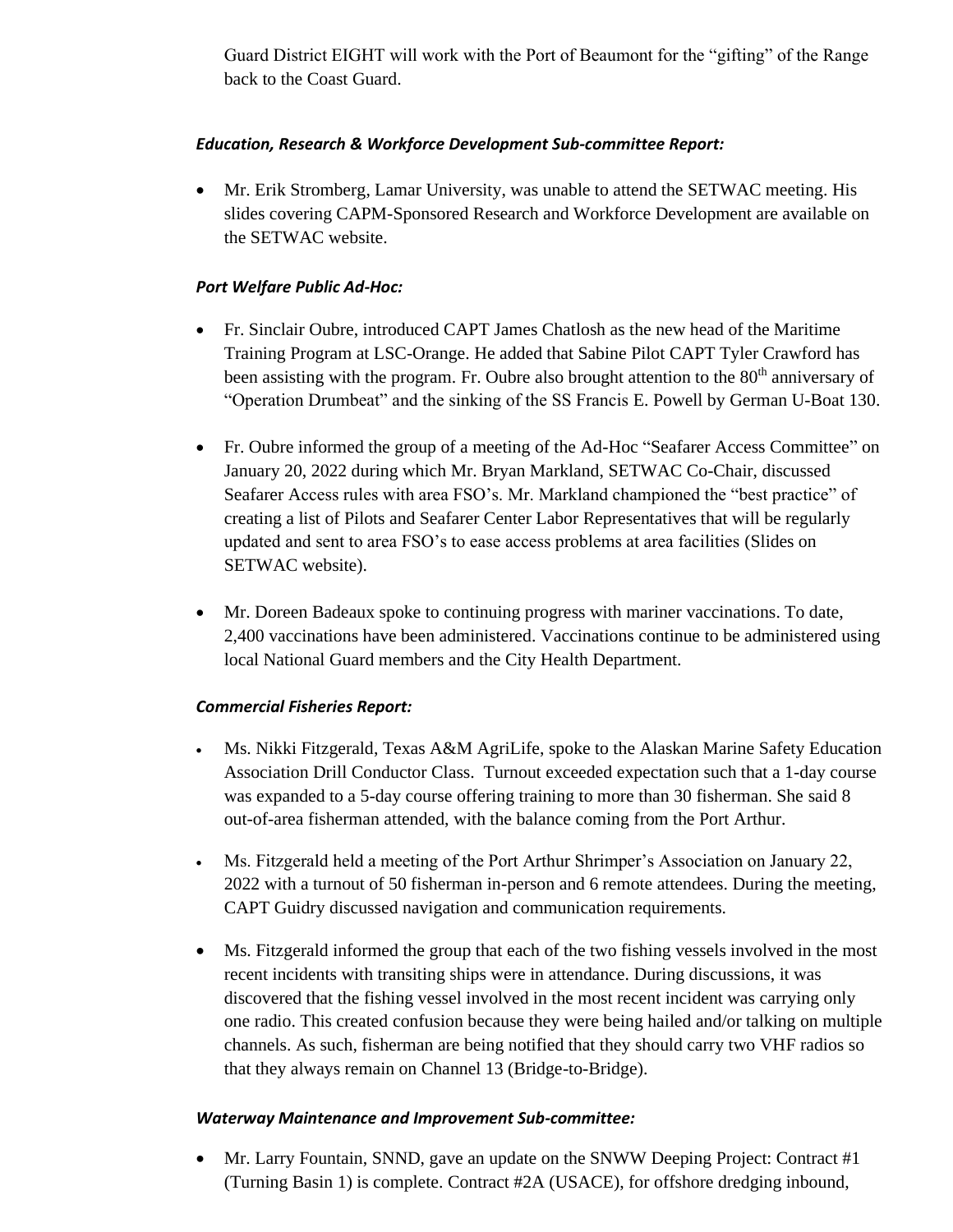should commence in March 2022. Contract #2B (SNND) will pick up where Contract #2A stops, and will continue to Cheniere. Contract  $#3$  will be put out around  $1<sup>st</sup>$  Quarter 2024 and will cover Cheniere to Taylor Bayou. SNND will then put out Contract #13 for Anchorage Basin 8.

• Regarding the Pipeline Removal Project, Mr. Fountain indicated 5 pipelines have been removed to date, and 3 pipelines have been replaced.

### *Dredge Operations Report:*

**•** Mr. Tim White (USACE) spoke to ongoing and future dredge projects including PA-8 and PA-11 improvements; Neches River improvements; SNWW Entrance Channel to Sabine Pass deepening; Sabine Outer Bar & Bank dredging; the Orange County and Port Arthur & Vicinity Coastal Storm Risk Management Projects, and the Taylor's Bayou Channel improvement proposal (Slides on SETWAC website).

### *Area Maritime Security Report:*

- **•** Mr. Jeremy Hanson, Port Security Specialist, USCG, reiterated Seafarer Access and continued collaborations between the AMSC, SETWAC, and the Seafarer Center.
- **•** Mr. Hanson reported on the success of the Ad-Hoc Cyber-Security Webinar held at Lamar, indicating 43 people participated in excellent presentations and discussions.
- **•** Regarding the Port Security Grant Program, Mr. Hanson informed the group that January kicks off the strategic planning phase for Port Security Grants. Mr. Hanson advised socializing projects through the COTP for complete review, providing detailed budgets with all proposed projects, and the current buzzword remains "Cybersecurity."

### *ATON Status/Projects Report:*

**•** BMC Harold Zurlo, ANT Sabine, provided a list of 2 currently discrepant aids to navigation: Sabine Pass ALFA RRL and Neches River UNIFORM RRL.

### **5. New Business:**

- Mr. Scott Whalen, USCG, presented the 2020 "State of the Waterway." (Slides on SETWAC website) .
- Mr. Mic Cowart, Sabine Pass Port Authority, informed the group of ongoing issues with sediment shift in the vicinity of the Highway 87 bridge on the Sabine Pass side of the GIWW. He expects six months for the test results to get back to TXDOT. Mr. Cowart elaborated on the continuing development of Sabine Pass into a "deep water port" including Port City Partner's purchase of the Versabar and Rowan facilities and their ongoing movement of rock and pipe into the port. He notified the group of the recent sale of 220 acres of undeveloped property (1800-ft waterfront) adjoining the Sabine Pass Port Authority to an undisclosed buyer.